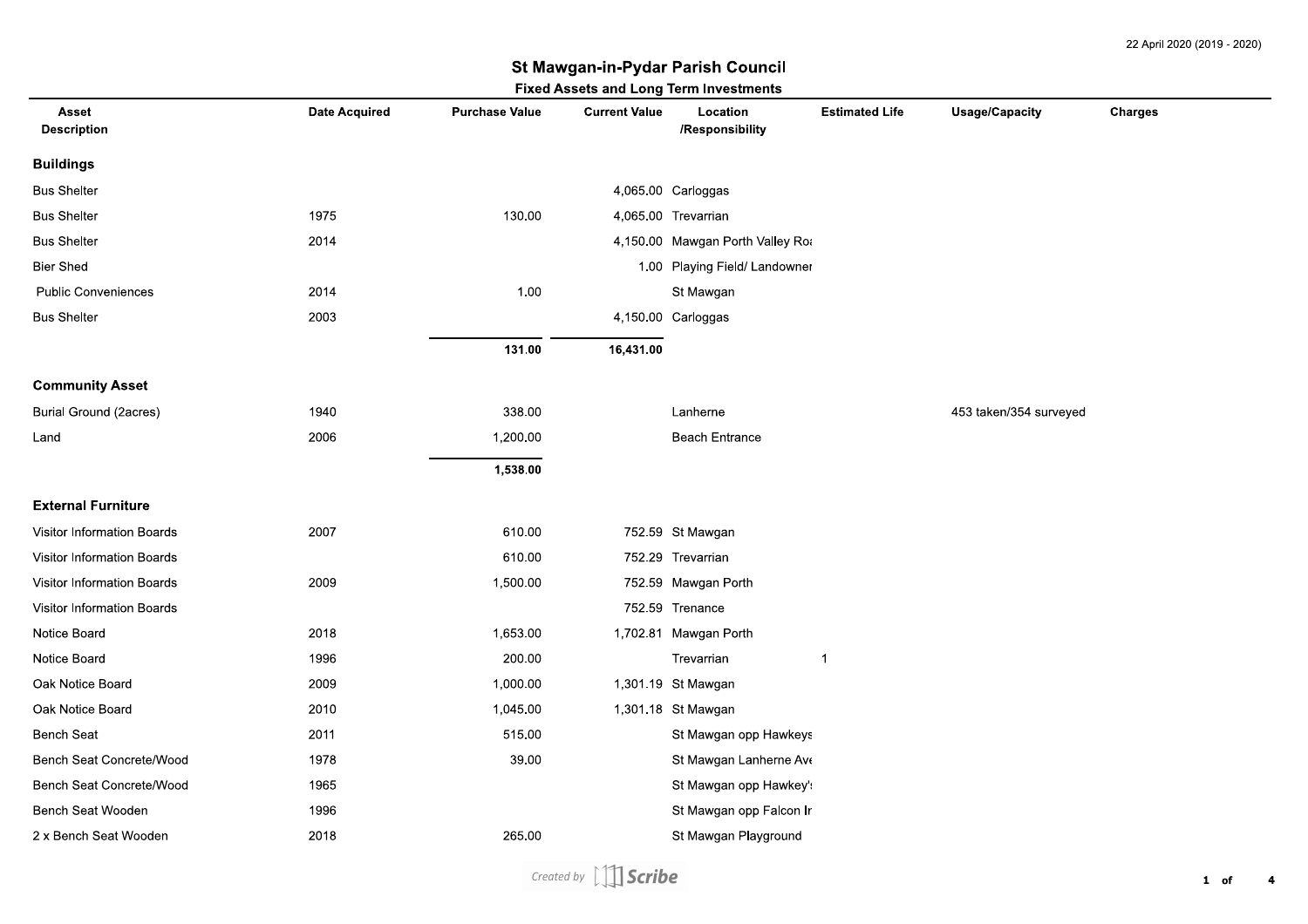| 22 April 2020 (2019 - 2020)<br>St Mawgan-in-Pydar Parish Council<br><b>Fixed Assets and Long Term Investments</b> |      |          |                            |                               |  |  |  |        |  |  |
|-------------------------------------------------------------------------------------------------------------------|------|----------|----------------------------|-------------------------------|--|--|--|--------|--|--|
|                                                                                                                   |      |          |                            |                               |  |  |  |        |  |  |
| Bench Seat Wooden                                                                                                 | 1989 |          |                            | St Mawgan Burial Ground       |  |  |  |        |  |  |
| Bench Seat Wooden                                                                                                 | 2003 |          |                            | St Mawgan Playground          |  |  |  |        |  |  |
| 2 x Bench Seat Wooden                                                                                             | 1989 |          |                            | St Mawgan Playing Field       |  |  |  |        |  |  |
| Bench Seat Steel/Wood                                                                                             | 1978 | 39.00    |                            | St Mawgan Playing Field       |  |  |  |        |  |  |
| 2 x Bench Seat Wooden                                                                                             | 2006 |          |                            | Mawgan Porth Beach            |  |  |  |        |  |  |
| Picnic Table Concrete/Wood                                                                                        |      |          |                            | St Mawgan Playing Field       |  |  |  |        |  |  |
| Picnic Table Wood                                                                                                 | 2019 | 290.00   |                            | St Mawgan Playing Field       |  |  |  |        |  |  |
| Picnic Table Wood                                                                                                 | 2006 |          |                            | Mawgan Porth Beach            |  |  |  |        |  |  |
| Picnic Table Wood                                                                                                 | 2016 |          |                            | Mawgan Porth Beach            |  |  |  |        |  |  |
| Dog Bin                                                                                                           | 2007 | 342.00   |                            | Mawgan Porth Beach            |  |  |  |        |  |  |
| Dog Bin                                                                                                           | 2005 | 296.00   |                            | Mawgan Porth Coast Pat        |  |  |  |        |  |  |
| Dog Bin                                                                                                           | 2006 | 140.00   |                            | Footpath 32                   |  |  |  |        |  |  |
| Dog Bin                                                                                                           | 2009 | 350.00   |                            | Mawgan Porth Beach            |  |  |  |        |  |  |
| Litter Bin Closed Top                                                                                             | 2009 | 450.00   |                            | Mawgan Porth                  |  |  |  |        |  |  |
| 2 x Refuse Bin Cast Iron                                                                                          | 1998 | 761.00   |                            | St Mawgan Playing Field       |  |  |  |        |  |  |
| Dog Bin                                                                                                           | 2004 | 434.00   |                            | St Mawgan                     |  |  |  |        |  |  |
| Dog Bin                                                                                                           | 2007 | 130.00   |                            | Carloggas                     |  |  |  |        |  |  |
| Litter Bin                                                                                                        |      |          |                            | Lychgate St Mawgan            |  |  |  |        |  |  |
| Litter Bin                                                                                                        | 2009 | 180.00   |                            | School Gates                  |  |  |  |        |  |  |
| 2 x Litter Bins                                                                                                   | 2019 | 392.99   |                            | 359.99 Mawgan Porth Beach     |  |  |  |        |  |  |
| 2 x Litter Bins Double                                                                                            | 2018 | 716.00   |                            | 719.98 Mawgan Porth Beach     |  |  |  |        |  |  |
| Litter Bin                                                                                                        | 2014 | 628.00   |                            | 359.99 Mawgan Porth Beach     |  |  |  |        |  |  |
| Emma Plaque                                                                                                       | 2010 | 187.00   |                            | Goat Track                    |  |  |  |        |  |  |
| Old Granite Horse Trough                                                                                          | 2005 |          |                            | 937.58 opp. Falcon Inn        |  |  |  |        |  |  |
| 1 pair Gates                                                                                                      |      |          |                            | 1,700.48 Burial Ground        |  |  |  |        |  |  |
| 1 pair Gates                                                                                                      | 1993 | 810.00   |                            | 1,700.48 Playing Field        |  |  |  |        |  |  |
| Gate                                                                                                              | 2007 | 190.00   |                            | St Mawgan Playing Field       |  |  |  |        |  |  |
| Fence                                                                                                             | 2019 | 3,413.00 |                            | 3,414.21 St Mawgan Playground |  |  |  |        |  |  |
|                                                                                                                   |      |          | Created by $\iiint$ Scribe |                               |  |  |  | $2$ of |  |  |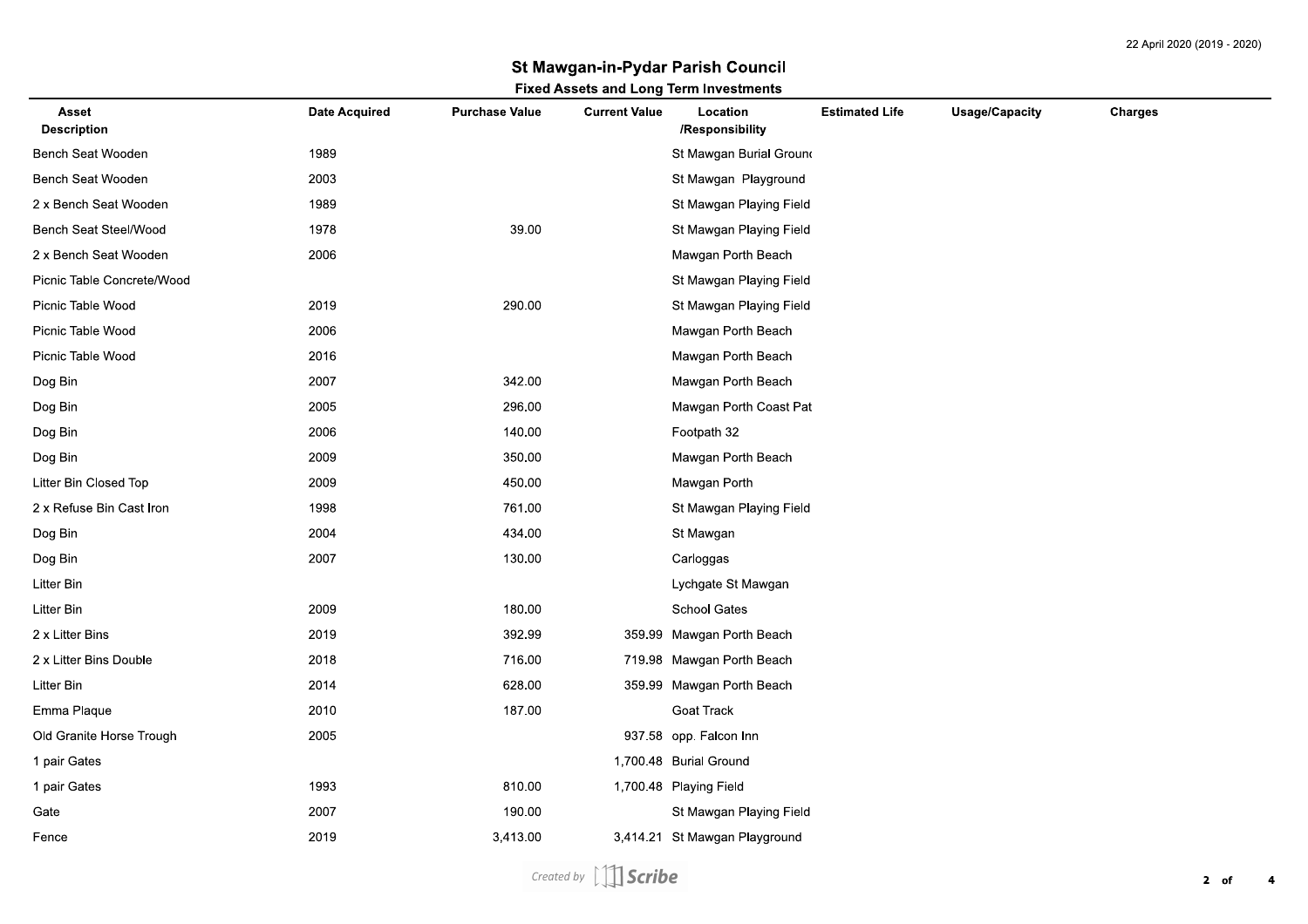## St Mawgan-in-Pydar Parish Council Fixed Assets and Long Term Investments

| Asset                              | <b>Date Acquired</b> | <b>Purchase Value</b> | <b>Current Value</b> | Pixed Assets and Long Term investments<br>Location | <b>Estimated Life</b> | <b>Usage/Capacity</b> | Charges |
|------------------------------------|----------------------|-----------------------|----------------------|----------------------------------------------------|-----------------------|-----------------------|---------|
| <b>Description</b>                 |                      |                       |                      | /Responsibility                                    |                       |                       |         |
| <b>Bin Compound</b>                | 1995                 | 260.00                |                      | <b>Burial Ground</b>                               |                       |                       |         |
| Footbridge Steel/Wood              | 1996                 | 1,407.00              |                      | Lowry's Mill                                       |                       |                       |         |
| Beach Bin                          | 2019                 | 472.00                |                      | 360.00 Mawgan Porth Beach                          |                       |                       |         |
|                                    |                      | 19,324.99             | 16,867.95            |                                                    |                       |                       |         |
| <b>Miscellaneous</b>               |                      |                       |                      |                                                    |                       |                       |         |
| Mower Shed                         | 2015                 | 1,000.00              |                      | 1,591.35 St Mawgan                                 |                       |                       |         |
| Mower                              | 2015                 | 5,000.00              |                      | 6,000.00 Mower Shed St Mawgan                      |                       |                       |         |
|                                    |                      | 6,000.00              | 7,591.35             |                                                    |                       |                       |         |
| <b>Office Equipment</b>            |                      |                       |                      |                                                    |                       |                       |         |
| Nokia Mobile Phone                 | 2015                 |                       |                      | 3 The Oaks                                         |                       |                       |         |
| HP Envy Laptop                     | 2016                 | 436.00                |                      | 3 The Oaks/Clerk                                   |                       |                       |         |
| Video Projector ABOX T22           | 2017                 | 75.00                 |                      | 3 The Oaks                                         |                       |                       |         |
| Stand for Projector Pulse PLS00318 | 2017                 | 16.00                 |                      | 3 The Oaks                                         |                       |                       |         |
| Projection Screen by SAFEKOM       | 2017                 | 22.00                 |                      | 3 The Oaks                                         |                       | Meetings              |         |
| <b>Metal Filing Cabinet</b>        | 2018                 | 60.00                 |                      | 3 The Oaks                                         |                       | Home as office        |         |
|                                    |                      | 609.00                |                      |                                                    |                       |                       |         |
| <b>Play Equipment</b>              |                      |                       |                      |                                                    |                       |                       |         |
| The Brig                           | 2014                 | 5,433.00              |                      | 5,996.15 St Mawgan Playground                      |                       |                       |         |
| Spider Log Climber                 | 2014                 | 3,313.00              |                      | 3,656.40 St Mawgan Playground                      |                       |                       |         |
| Rota Net                           | 2014                 | 5,433.00              |                      | 5,996.15 St Mawgan Playground                      |                       |                       |         |
| Royal Duck Springer                | 2014                 | 813.00                |                      | 897.27 St Mawgan Playground                        |                       |                       |         |
| 1.8m Log Swing with Cradles        | 2014                 | 1,741.00              |                      | 1,921.46 St Mawgan Playground                      |                       |                       |         |
| 2.4m log swing with flat seats     | 2014                 | 1,596.00              |                      | 1,761.43 St Mawgan Playground                      |                       |                       |         |
| 40mm bonded mulch                  | 2014                 | 8,484.00              |                      | 9,363.41 St Mawgan Playground                      |                       |                       |         |
|                                    |                      | 26,813.00             | 29,592.27            |                                                    |                       |                       |         |